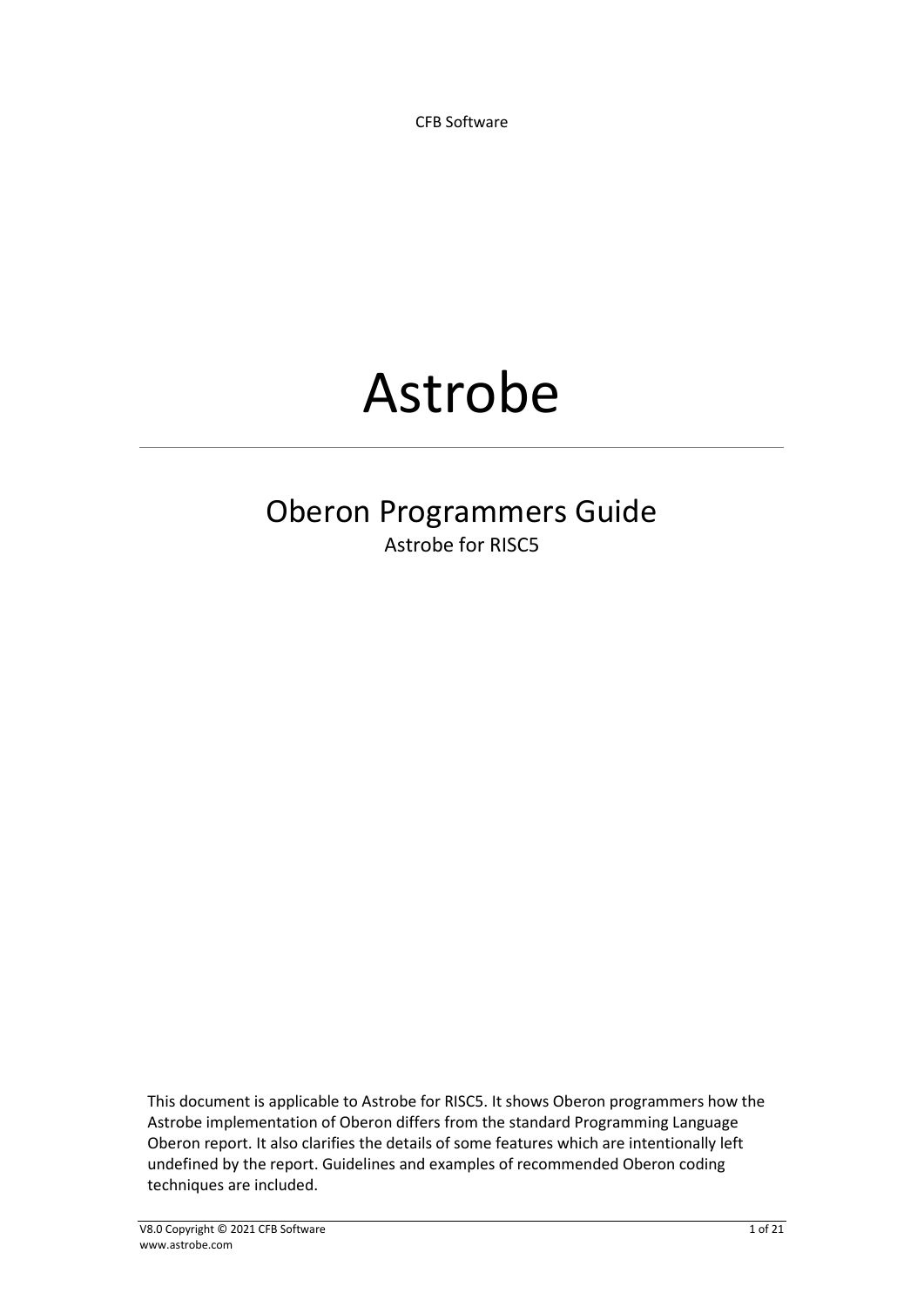# **Astrobe Oberon Programmers Guide**

# **Table of Contents**

| $\mathbf{1}$ |                |  |  |  |  |  |
|--------------|----------------|--|--|--|--|--|
| 2            |                |  |  |  |  |  |
|              | 2.1            |  |  |  |  |  |
|              | 2.2            |  |  |  |  |  |
|              | 2.3            |  |  |  |  |  |
|              | 2.4            |  |  |  |  |  |
|              | 2.5            |  |  |  |  |  |
| 3            |                |  |  |  |  |  |
|              | 3.1            |  |  |  |  |  |
|              | 3.2            |  |  |  |  |  |
|              | 3.3            |  |  |  |  |  |
|              | 3.3.1          |  |  |  |  |  |
|              | 3.3.2          |  |  |  |  |  |
|              | 3.3.3          |  |  |  |  |  |
|              | 3.4            |  |  |  |  |  |
|              | 3.5            |  |  |  |  |  |
|              | 3.5.1          |  |  |  |  |  |
|              | 3.5.2<br>3.5.3 |  |  |  |  |  |
|              | 3.6            |  |  |  |  |  |
| 4            |                |  |  |  |  |  |
|              |                |  |  |  |  |  |
|              | 4.1            |  |  |  |  |  |
|              | 4.2            |  |  |  |  |  |
|              | 4.3            |  |  |  |  |  |
|              | 4.3.1          |  |  |  |  |  |
|              | 4.4            |  |  |  |  |  |
|              | 4.5            |  |  |  |  |  |
|              |                |  |  |  |  |  |
|              | 4.6            |  |  |  |  |  |
| 5            |                |  |  |  |  |  |
| 6            |                |  |  |  |  |  |
|              | 6.1            |  |  |  |  |  |
|              | 6.2            |  |  |  |  |  |
|              | 6.3            |  |  |  |  |  |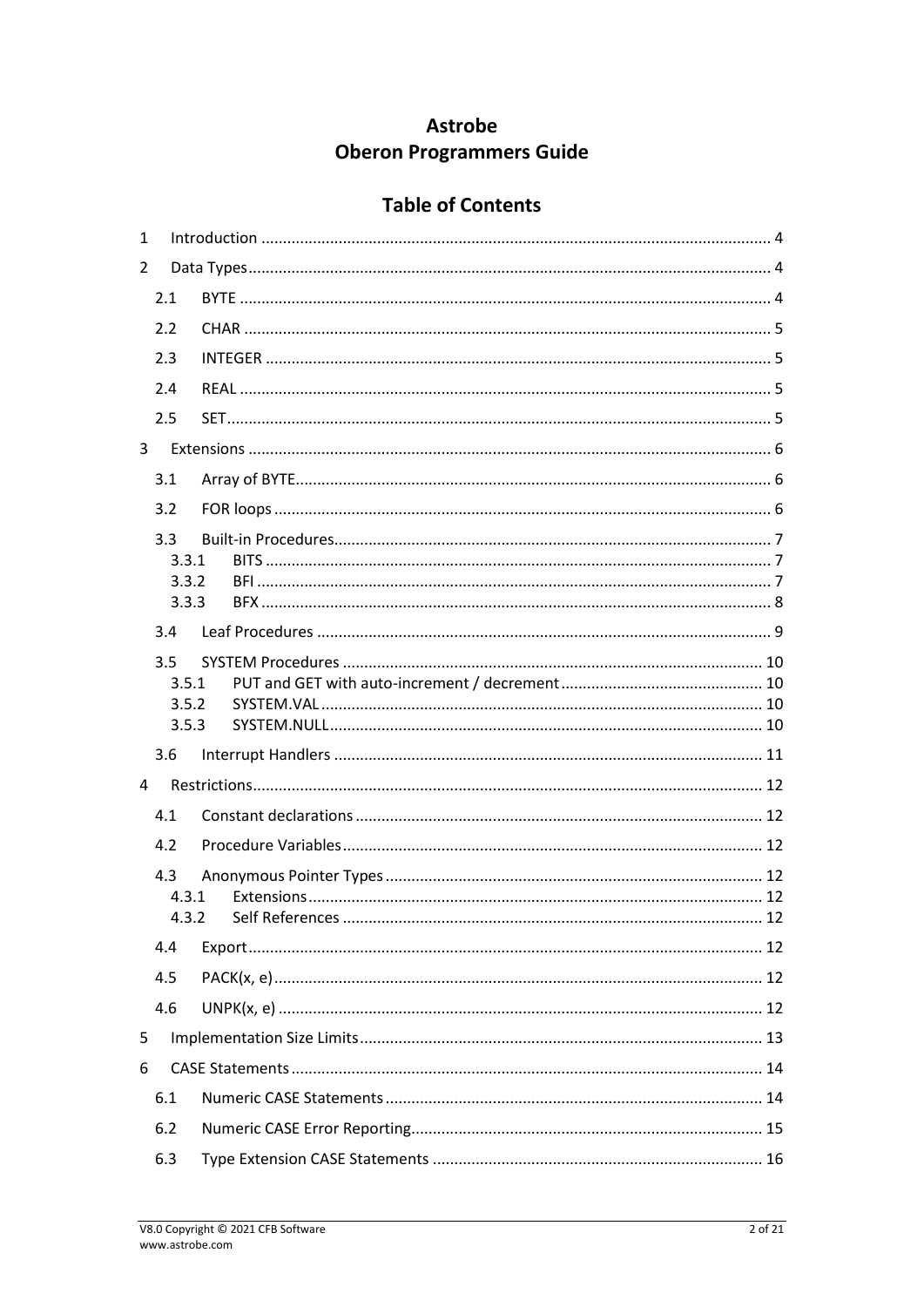| 7                              |  |  |  |  |
|--------------------------------|--|--|--|--|
| 7.1<br>7.1.1<br>7.1.2<br>7.1.3 |  |  |  |  |
| 7.2                            |  |  |  |  |
| 7.3                            |  |  |  |  |
| 7.4                            |  |  |  |  |
| 7.5                            |  |  |  |  |
| 7.6                            |  |  |  |  |
| 7.7                            |  |  |  |  |
| 7.8                            |  |  |  |  |
| 7.9                            |  |  |  |  |
| 7.10                           |  |  |  |  |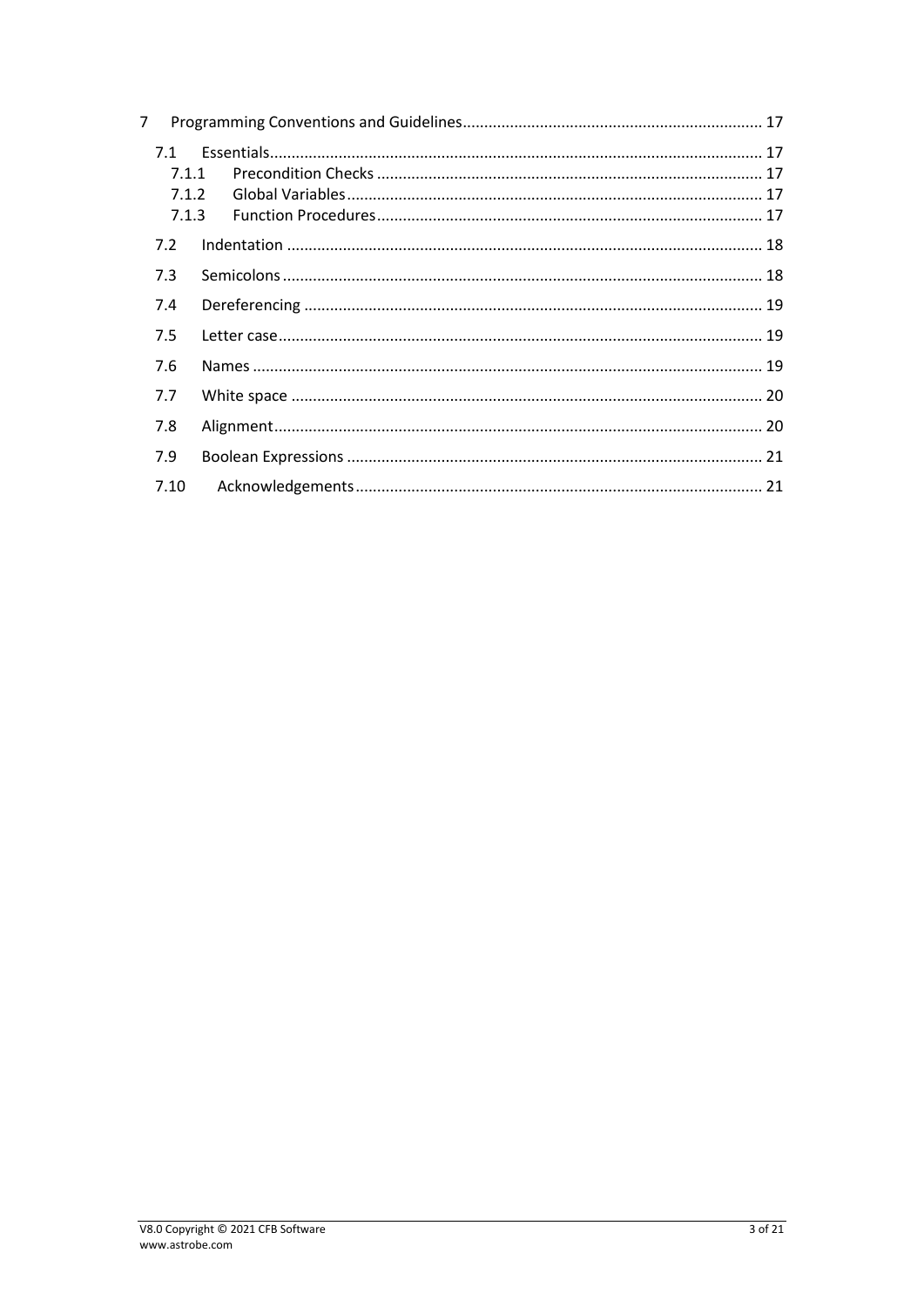# <span id="page-3-0"></span>**1 Introduction**

The RISC5 compiler included in Astrobe implements the Oberon language as defined in the included report titled:

*The Programming Language Oberon (Revision 1.10.2013 / 3.5.2016)* by Niklaus Wirth.

This document applies to Astrobe for RISC5. It shows Oberon programmers how the Astrobe implementation of Oberon differs from the standard Programming Language Oberon report. It also clarifies the implementation-specific details of some features which are intentionally left undefined by the report. Guidelines and examples of recommended Oberon coding techniques are included.

# <span id="page-3-1"></span>**2 Data Types**

#### <span id="page-3-2"></span>**2.1 BYTE**

The BYTE type is primarily intended to be used when transferring 8- and 16-bit data to and from peripheral devices. Although BYTE variables can be used wherever an INTEGER variable is allowed (except where noted here) INTEGERs should always be used unless there is a compelling reason to do otherwise.

BYTE is an unsigned integer with a minimum value of 0 and a maximum value of 255.

BYTE variables are compatible with INTEGER variables in assignments, parameter passing and as return values from procedures. No overflow checking is performed at runtime. The following code could be used to trap runtime errors when assigning an integer value to a BYTE variable:

```
PROCEDURE IntToByte(intVal: INTEGER): BYTE;
BEGIN
  ASSERT(LSR(intVal, 8) = 0);
   RETURN intVal
END IntToByte;
```
When using SYSTEM.PUT to store a value at a particular absolute memory location the type of the variable passed to the *SYSTEM.PUT* function determines whether a *store register byte*  or *store register word* instruction is used to perform the transfer. Normally, if you specify a numeric constant value, SYSTEM.PUT will use a word-sized transfer as it interprets the constant as an INTEGER. If you want it to use a byte-sized transfer instead you should use a character constant or BYTE variable, whichever you prefer:

```
VAR
   addr: INTEGER;
   b: BYTE;
 ...
 BEGIN
   SYSTEM.PUT(addr, 0X);
   SYSTEM.PUT(addr, CHR(0));
   b := 0:
    SYSTEM.PUT(addr, b);
    ...
```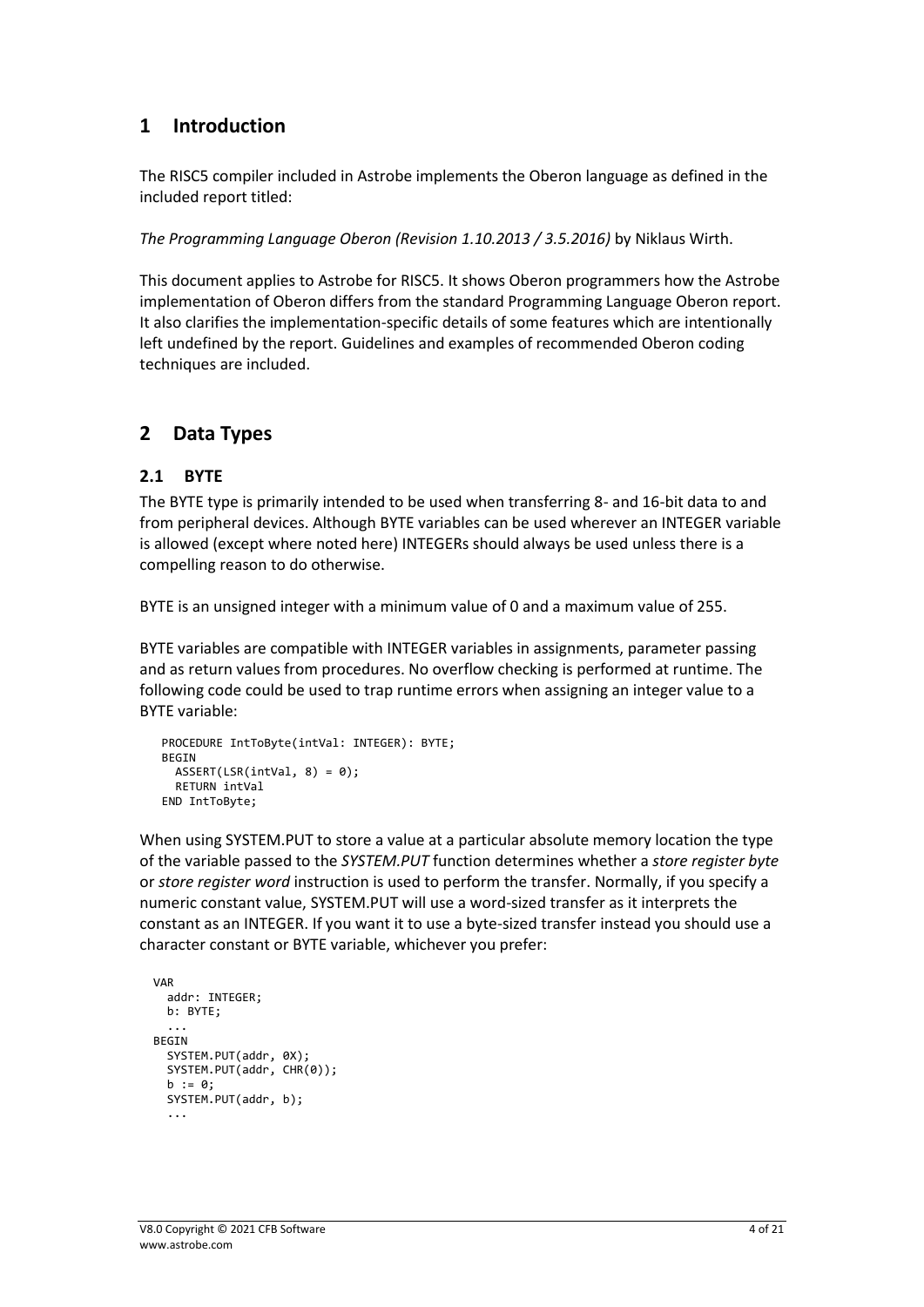## <span id="page-4-0"></span>**2.2 CHAR**

The characters of the Latin-1 set.

#### <span id="page-4-1"></span>**2.3 INTEGER**

The range of valid INTEGER numbers is:

INTEGER = -2147483647 .. +2147483647

<span id="page-4-2"></span>LONGINT is an alias for INTEGER.

## **2.4 REAL**

The range of valid REAL numbers is:

REAL = -3.40282E+38 .. +3.40282E+38

<span id="page-4-3"></span>LONGREAL is an alias for REAL.

## **2.5 SET**

The sets of integers between 0 and 31.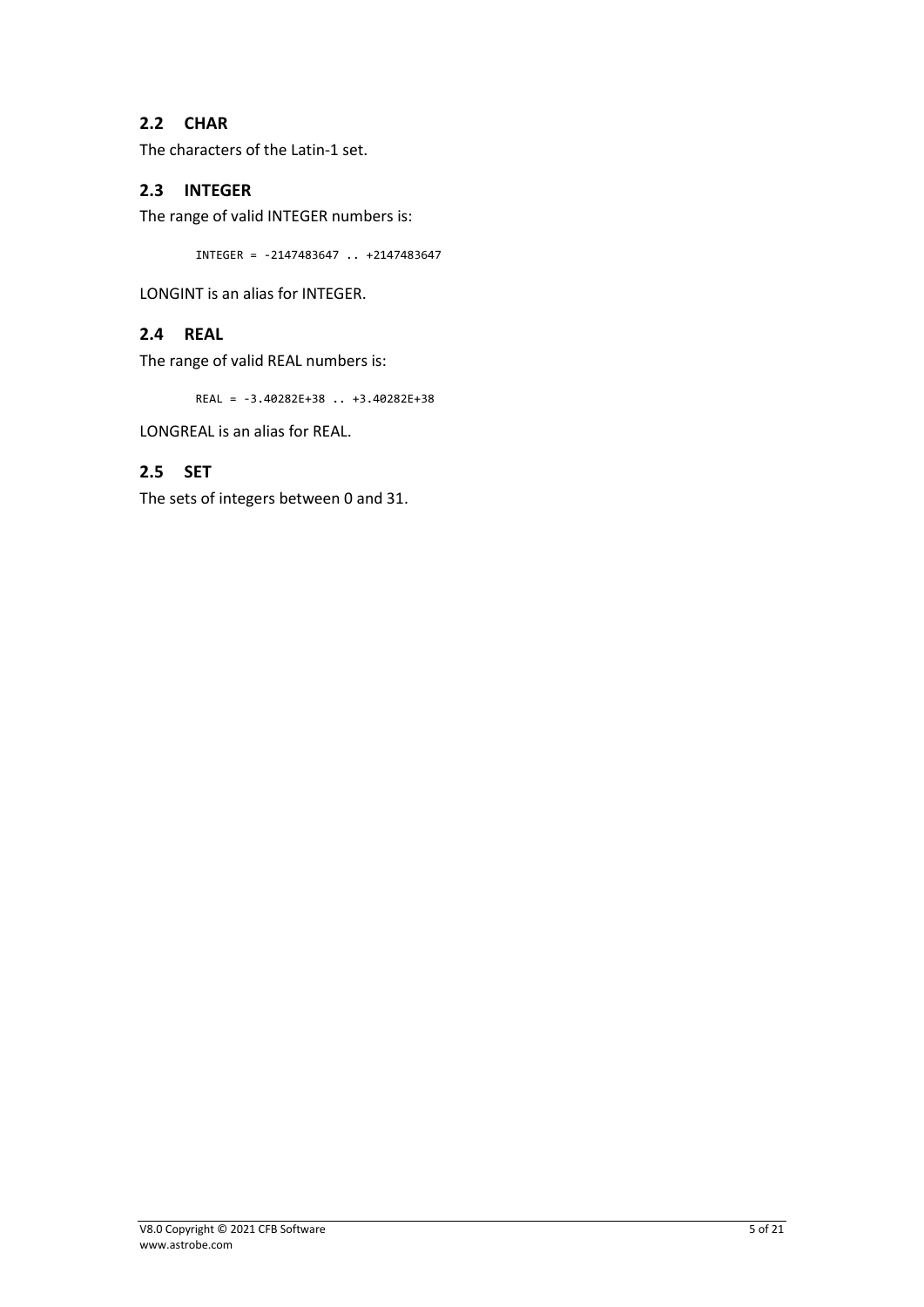# <span id="page-5-0"></span>**3 Extensions**

The primary motive for introducing extensions to the Astrobe implementation of RISC5 Oberon is to simplify the task of porting Astrobe applications from other processors i.e. ARM Cortex-M3, M4 and M7 which already have these features.

# <span id="page-5-1"></span>**3.1 Array of BYTE**

If the formal parameter is an array of bytes with a fixed size it can accept actual parameters of any type whose size is the same number of bytes e.g.

```
TYPE
   Buffer = ARRAY 256 OF BYTE;
   IntArray = ARRAY 64 OF INTEGER;
  Data = ARRAY 12 OF INTEGER;
VAR
   ia: IntArray;
  d: Data;
PROCEDURE SendData(bytes: Buffer);
…
…
SendData(ia); (* OK *)
SendData(d); (*Error: incompatible parameters *)
```
# <span id="page-5-2"></span>**3.2 FOR loops**

The control variable in a FOR loop is a read-only variable in the body of the FOR loop. For example:

```
FOR i := 0 TO 10 DO 
 i := i - 1 (* Error: read-only *)
END;
```
Note that the limit of a FOR loop is evaluated on each iteration of the loop. It is the programmer's responsibility to ensure that the limit is not modified during the execution of the loop.

If the limit is a non-trivial function then it should be assigned to a local variable first. For example:

```
strlen := Strings.Length(s);
FOR i := 0 TO strlen -1 DO
 s[i] := CAP(s[i])END;
```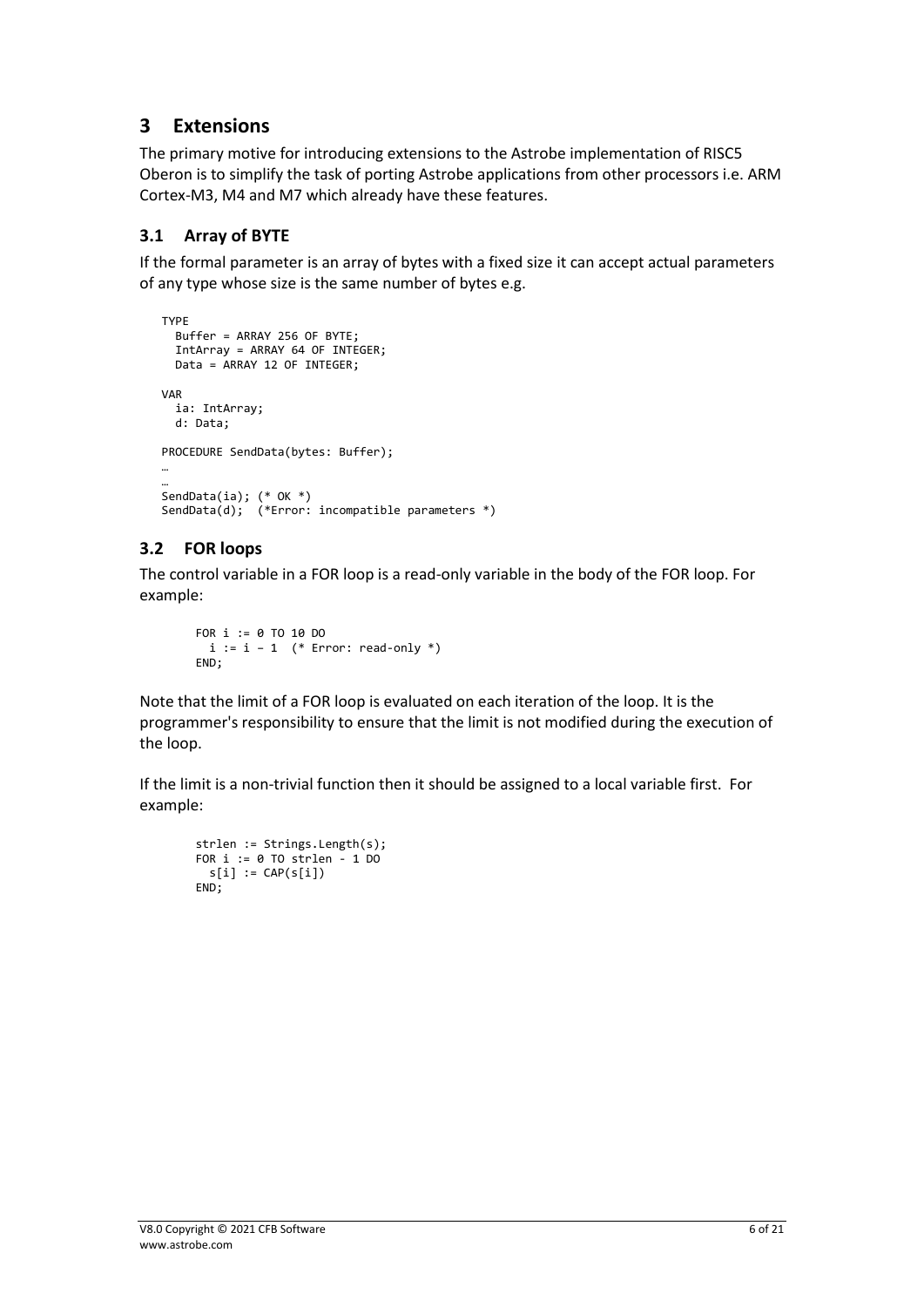#### <span id="page-6-0"></span>**3.3 Built-in Procedures**

#### <span id="page-6-1"></span>**3.3.1 BITS**

PROCEDURE BITS(i: INTEGER): SET;

BITS takes an INTEGER parameter and returns a SET with the same bit pattern. It is a type transfer function like ORD rather than a type conversion function. By definition, the following expressions, where i is an INTEGER and s is a SET, are TRUE:

```
BITS(i) = SYSTEM.VAL(SET, i)
ORD(BITS(i)) = iBITS(ORD(s)) = s
```
BITS is convenient to use in expressions which are a mixture of INTEGERs, masks and bit fields.

Note that SYSTEM.VAL can still be used if you want compatibility with other Oberon systems.

The following examples show the use of BITS with a constant value and the equivalent SET constants:

```
BITS(0) = \{\}BITS(1) = \{0\}BITS(3) = \{0, 1\}BITS(\thetaFFFFFFFFH) = {0..31}
```
## <span id="page-6-2"></span>**3.3.2 BFI**

PROCEDURE BFI\*(VAR word: INTEGER; msb, lsb, bitfield: INTEGER); PROCEDURE BFI\*(VAR word: INTEGER; bitNo, bitfield: INTEGER);

BFI updates a bitfield, i.e. just a portion of 32-bit word, with an INTEGER value. *word* is the target variable and *bitfield* is the source data. *msb* and *lsb* are constant values. *msb* is the most-significant bit and *lsb* is the least-significant bit of the bitfield.

If msb = lsb (i.e. only a single-bit is accessed) then the two parameters can be replaced by the single *bitNo.*

Examples of its use can be seen in the realtime clock (RTC) library module. Clock data are packed into a single word as follows:

| No of Bits:       |      |       |              |      |        |        |
|-------------------|------|-------|--------------|------|--------|--------|
| <b>Bit Field:</b> | 3126 | 2522  | 41I <i>I</i> | 1612 | 116    | 50     |
| Data:             | Year | Month | Dav          | Hour | Minute | Second |

e.g. the following statements update just the *hours* and *minutes* values stored in the datetime variable *dt*; the *seconds, day, month* and *year* values remain unchanged:

BFI(dt, 11, 6, mins); BFI(dt, 16, 12, hrs);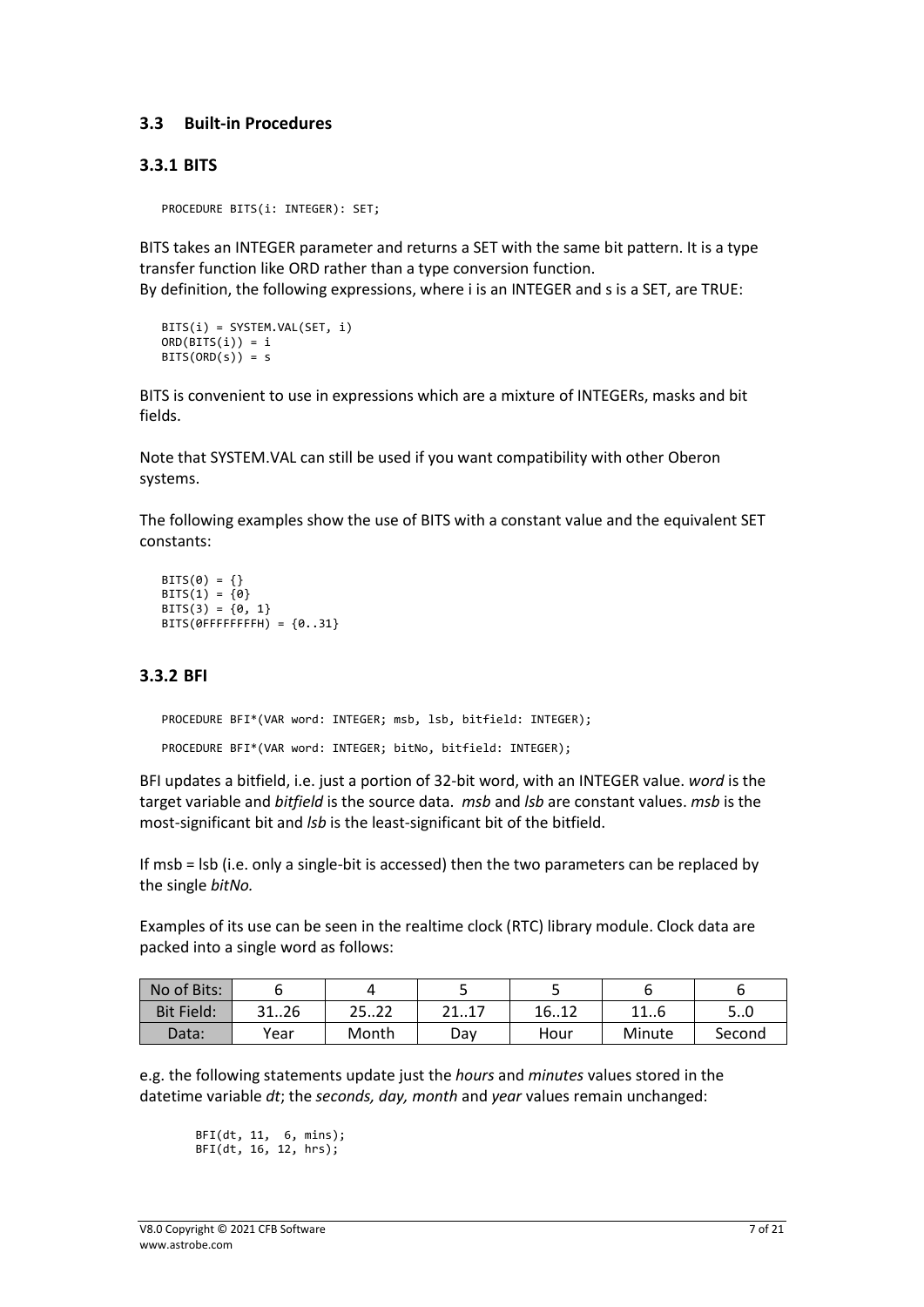#### <span id="page-7-0"></span>**3.3.3 BFX**

PROCEDURE BFX(VAR word: INTEGER; msb, lsb): INTEGER; PROCEDURE BFX(VAR word: INTEGER; bitNo: INTEGER): INTEGER;

BFX returns an unsigned *bitfield*, i.e. just a portion of 32-bit word, from an INTEGER value. *word* is the source data. *msb* and *lsb* are constant values. *msb* is the most-significant bit and *lsb* is the least-significant bit of the bitfield portion of the word.

If msb = lsb (i.e. only a single-bit is accessed) then the two parameters can be replaced by the single *bitNo.*

Examples of its use can be seen in the realtime clock (RTC) library module. Clock data are packed into a single word as follows:

| No of Bits:       |      |            |            |      |           |        |
|-------------------|------|------------|------------|------|-----------|--------|
| <b>Bit Field:</b> | 3126 | ຳາ<br>2322 | ว 1<br>41L | 1612 | 11<br>⊥⊥∪ | 5U     |
| Data:             | Year | Month      | Dav        | Hour | Minute    | Second |

e.g. the following statements extract just the month and year values from the datetime variable *dt*:

mm := BFX(dt, 25, 22);

yy :=  $BFX(dt, 31, 26);$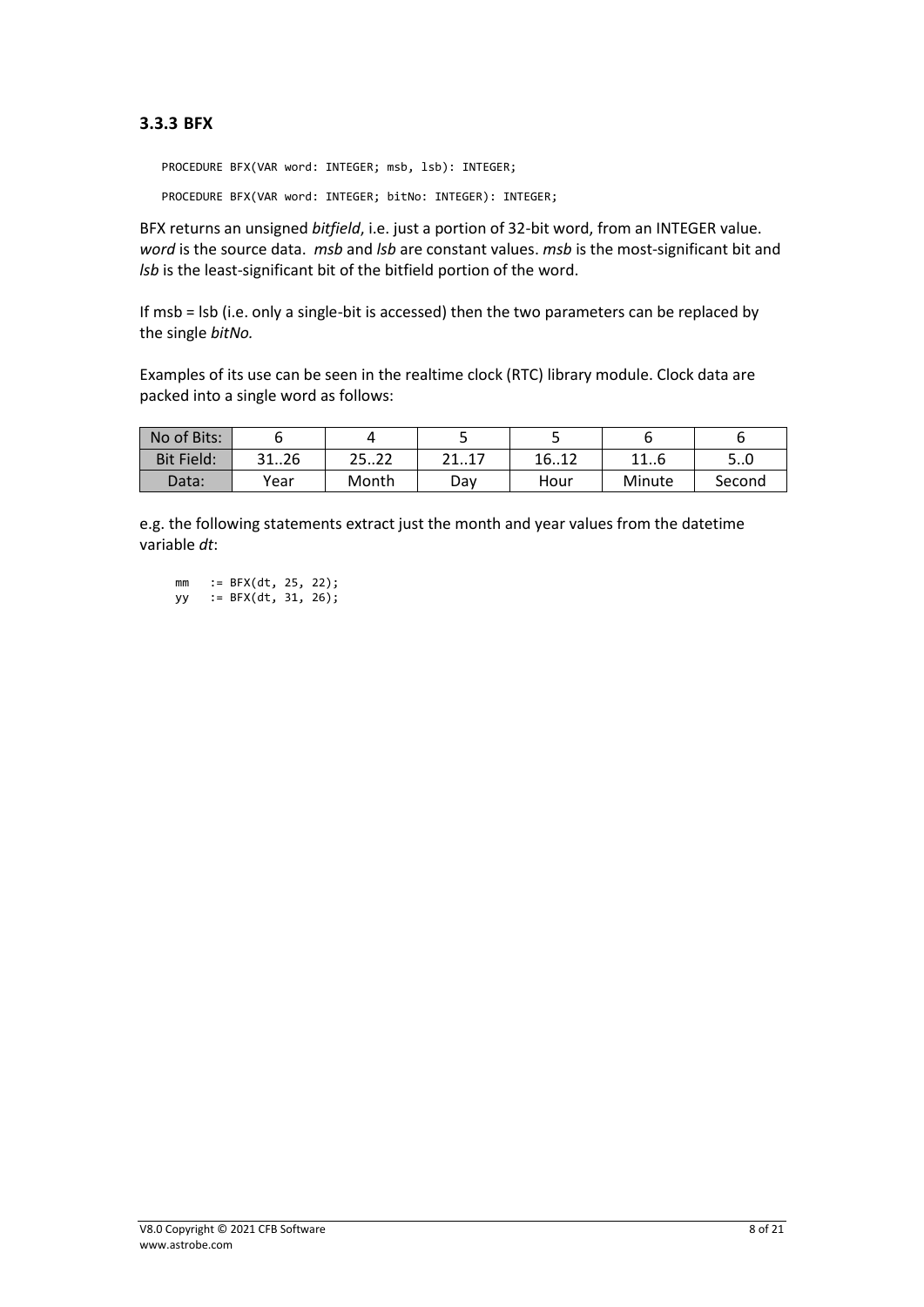# <span id="page-8-0"></span>**3.4 Leaf Procedures**

The code that is generated by the Oberon compiler for procedure calls is efficient for most normal purposes. On occasions where faster execution speed is required (e.g. for fast interrupts) *Leaf* procedures can be used. These are identified by an asterisk in the procedure header.

PROCEDURE\* GetValue(VAR n: INTEGER);

Leaf procedures result in faster execution speed because the following runtime checks are disabled:

- Array index bounds
- Invalid type guards
- Bad INTEGER divisors
- NIL pointers

Limitations of leaf procedures are:

- Procedures (other than standard and SYSTEM procedures) cannot be called from a leaf procedure
- Some runtime errors go undetected

Although the standard procedures *ODD, CHR* etc. and SYSTEM procedures *PUT, GET* etc. look like normal procedures they are implemented as inline code so they can be used in leaf procedures.

The following examples illustrate the difference between an asterisk used to indicate that a procedure is a leaf procedure and an asterisk used to indicate that the procedure is exported:

| PROCEDURE GetValue(VAR n: INTEGER); (* Private non-leaf procedure *)   |  |
|------------------------------------------------------------------------|--|
| PROCEDURE GetValue*(VAR n: INTEGER); (* Exported non-leaf procedure *) |  |
| PROCEDURE* GetValue(VAR n: INTEGER); (* Private leaf procedure *)      |  |
| PROCEDURE* GetValue*(VAR n: INTEGER); (* Exported leaf procedure *)    |  |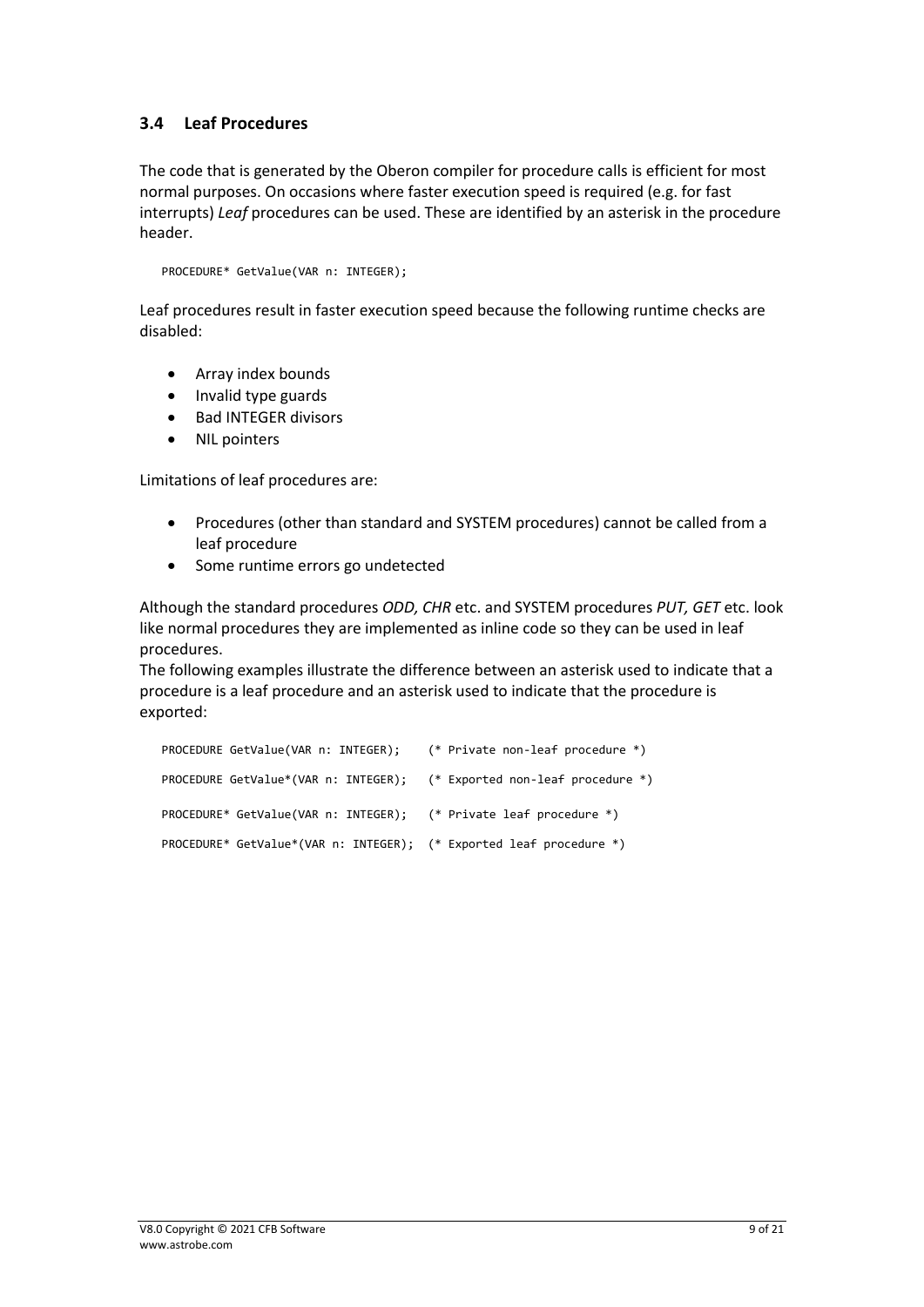#### <span id="page-9-0"></span>**3.5 SYSTEM Procedures**

#### <span id="page-9-1"></span>**3.5.1 PUT and GET with auto-increment / decrement**

An optional integer constant parameter *inc* can be used with the functions SYSTEM.GET and SYSTEM.PUT to automatically increment / decrement the value of the address of the variable that is being accessed.

PROCEDURE GET\*(address: INTEGER; VAR v: <any basic type>); PROCEDURE GET\*(VAR address: INTEGER; VAR v: <any basic type>; inc: INTEGER); PROCEDURE PUT\*(address: INTEGER; x: <any basic type>); PROCEDURE PUT\*(VAR address: INTEGER; x: <any basic type>; inc: INTEGER);

If *inc* is in the range 1..255 the address is incremented after the value is accessed. If *inc* is in the range -1..-255 the address is decremented before the value is accessed. Typical values for *inc* are 1 for byte accesses and 4 for word accesses.

#### <span id="page-9-2"></span>**3.5.2 SYSTEM.VAL**

*VAL* is a *type-transfer* / *typecast* mechanism. It should be used with extreme care as it effectively bypasses any type-safety checks except to ensure that the sizes of each type are the same. It allows the value of *x* (which can be of any type) to be interpreted as if it were declared as type *typeName*. No value conversion takes place.

PROCEDURE VAL\*(typeName: <any type>; x: <any type>): typeName;

#### <span id="page-9-3"></span>**3.5.3 SYSTEM.NULL**

*NULL* returns true if x is negative or positive INTEGER or REAL zero.

```
PROCEDURE NULL*(x: <numeric type>): BOOLEAN;
```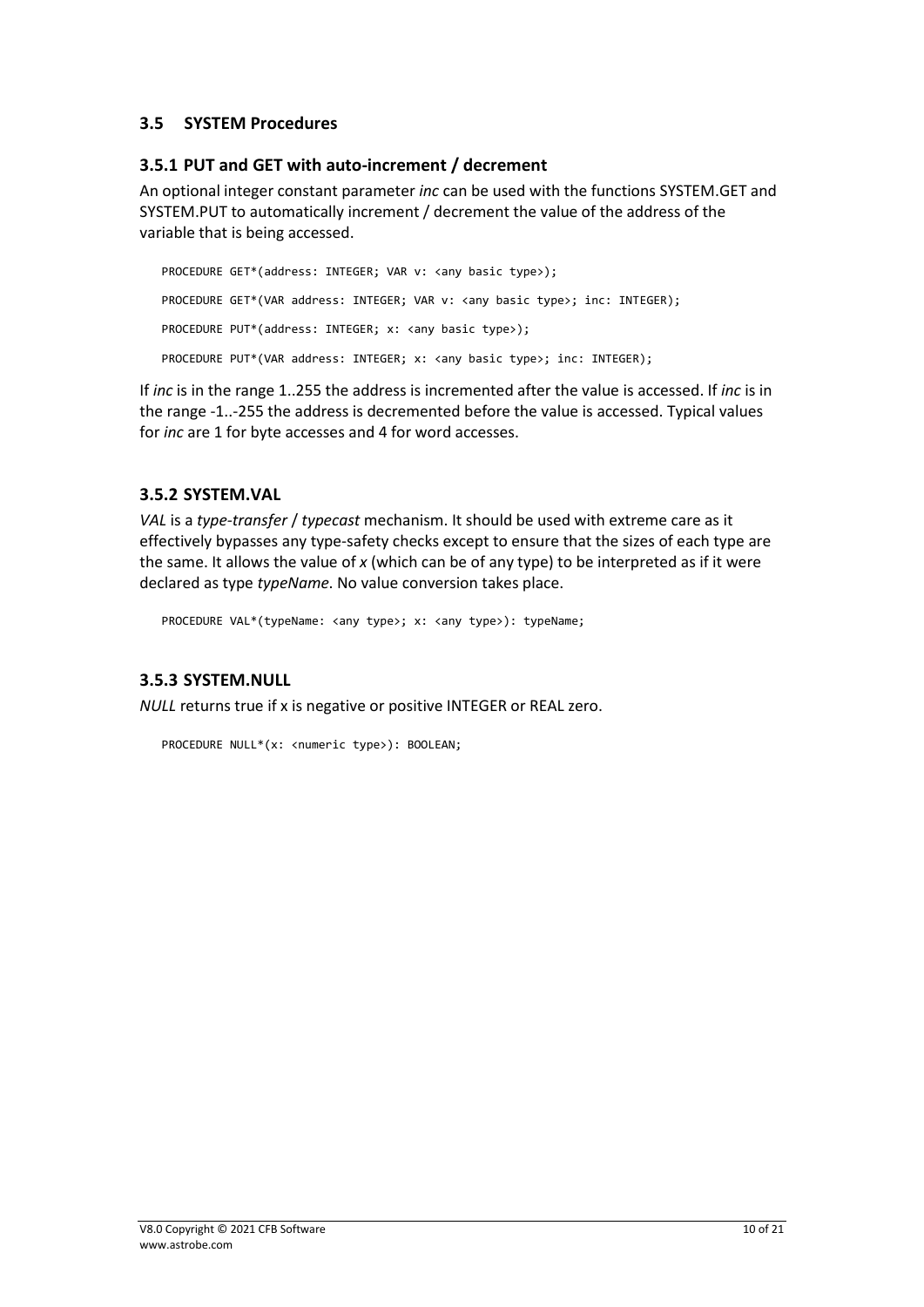## <span id="page-10-0"></span>**3.6 Interrupt Handlers**

An Oberon interrupt handler is a normal procedure which has an integer constant in square brackets instead of a list of parameters. The constant can be a literal or named constant e.g.

```
PROCEDURE TimerHandler[0];
```
or

```
CONST
  IRQ = 0;PROCEDURE Timer1Handler[IRQ];
```
The value of the constant is currently unused. Its presence is required to enable the compiler to distinguish interrupt handler procedures from normal parameterless procedures**.** 

Refer to the example module *TestInt* to see how an interrupt handler can be used.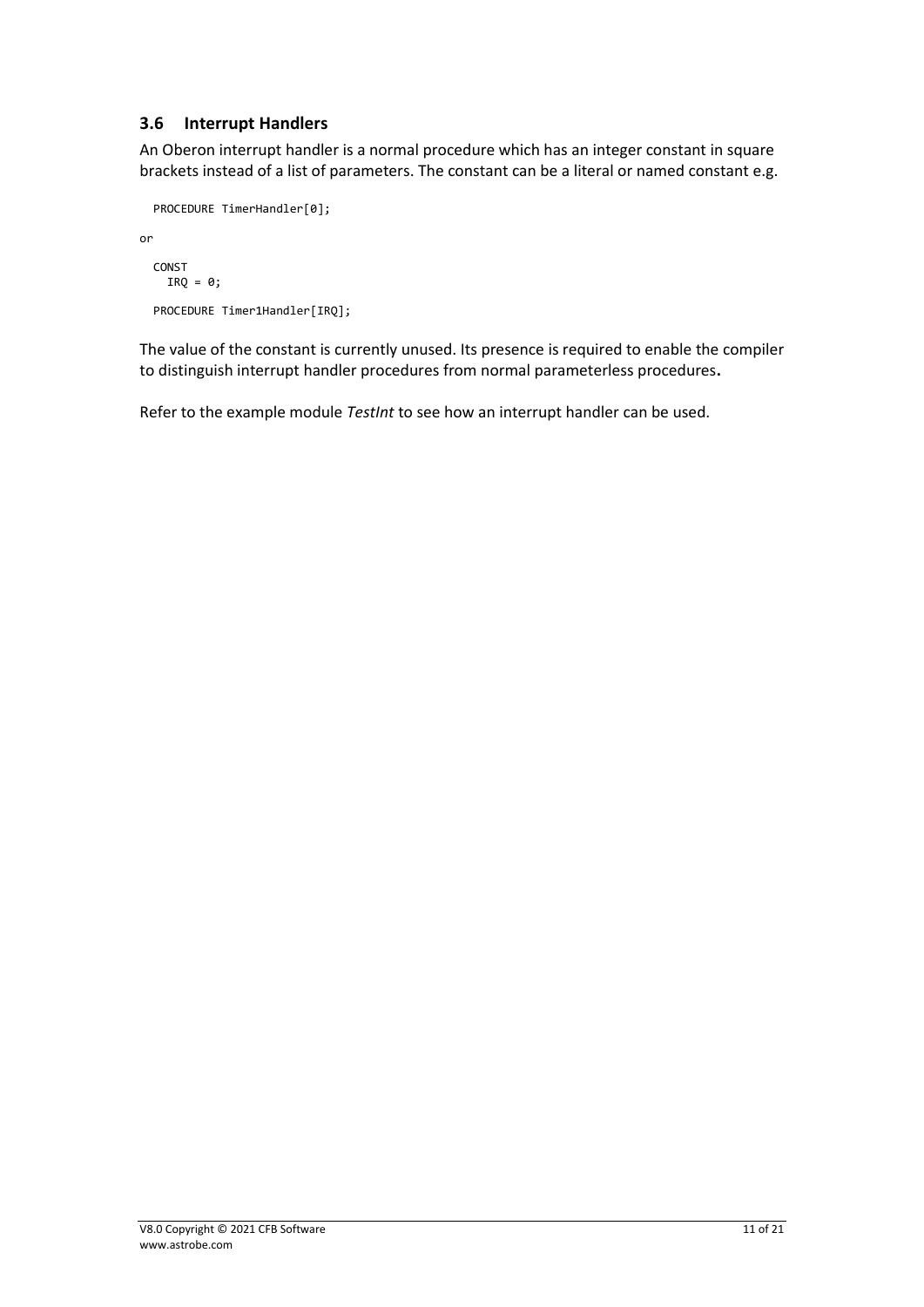# <span id="page-11-0"></span>**4 Restrictions**

#### <span id="page-11-1"></span>**4.1 Constant declarations**

REAL expressions are not allowed in CONST declarations.

#### <span id="page-11-2"></span>**4.2 Procedure Variables**

It is an error if a procedure variable is assigned a procedure which is declared in a different scope. However, the compiler does not report the error.

#### <span id="page-11-3"></span>**4.3 Anonymous Pointer Types**

#### <span id="page-11-4"></span>**4.3.1 Extensions**

Pointer types declared in an external module can only be extended in a client module if they point to a named record.

e.g. the type *Item* declared as:

Item\* = POINTER TO RECORD value: INTEGER END;

can be extended in a client module if the declaration is changed to the equivalent form:

```
Item* = POINTER TO ItemDesc;
ItemDesc* = RECORD value: INTEGER END;
```
#### <span id="page-11-5"></span>**4.3.2 Self References**

Anonymous pointer types cannot directly reference themselves.

e.g. the type *Item* declared as:

Item = POINTER TO RECORD value: INTEGER; next: Item END;

should be changed to the equivalent form:

```
Item = POINTER TO ItemDesc;
ItemDesc = RECORD value: INTEGER; next: Item END;
```
#### <span id="page-11-6"></span>**4.4 Export**

- String constants and anonymous variables cannot be exported.
- Pointer types can only be exported if the base type is also exported.
- Pointer variables can only be exported if the pointer type is also exported.
- Parameters of exported procedures must be of exported data types.

#### <span id="page-11-7"></span>**4.5 PACK(x, e)**

<span id="page-11-8"></span>Prerequisite: 1.0 <= x < 2.0

#### **4.6 UNPK(x, e)**

Prerequisite: x >= 0.0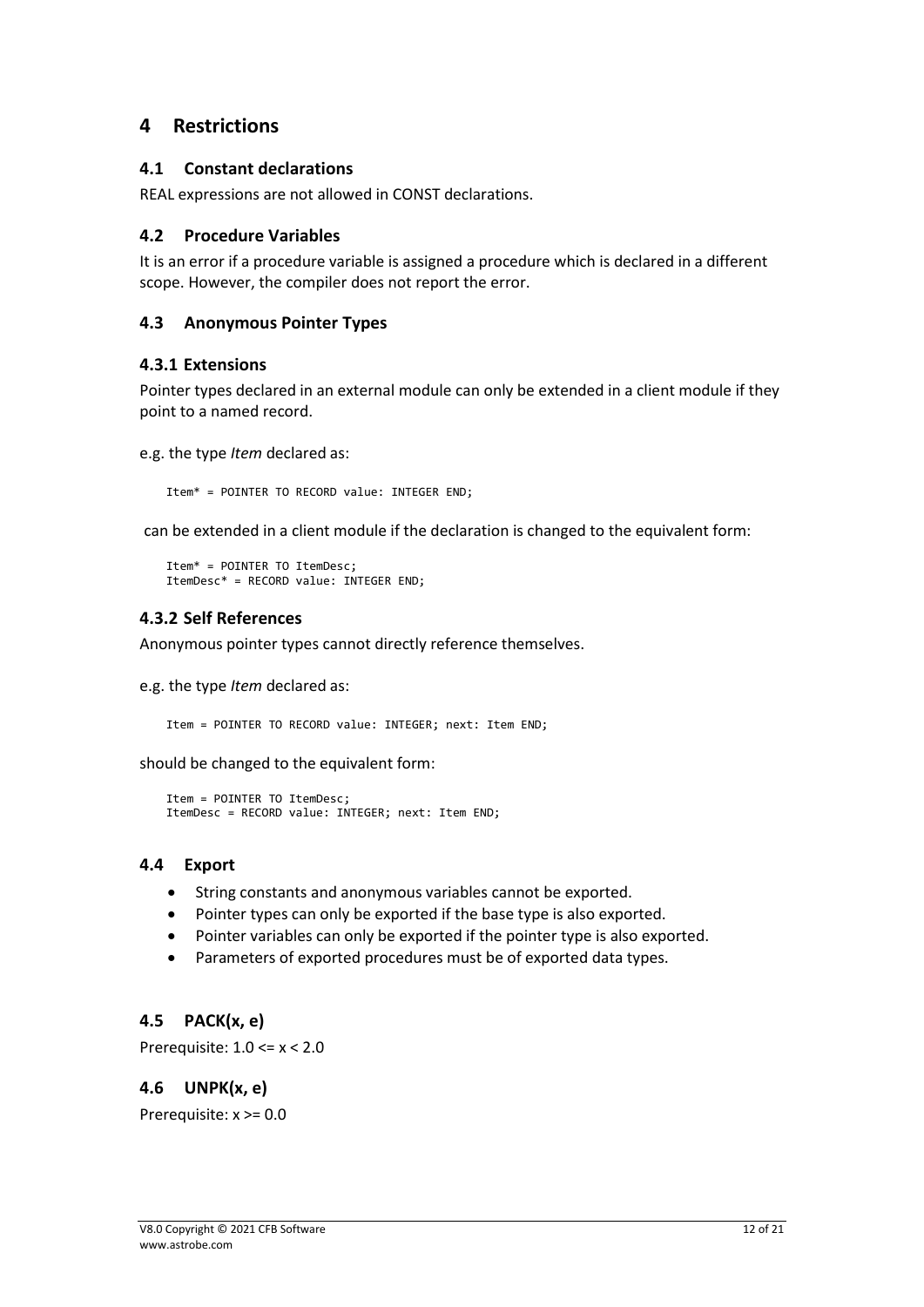# <span id="page-12-0"></span>**5 Implementation Size Limits**

| <b>Items</b>                                 | Maximum                                 |
|----------------------------------------------|-----------------------------------------|
| Type extension levels                        | 3                                       |
| Parameters to a procedure                    | 11                                      |
| Minimum value of a CASE label                | O                                       |
| Maximum value of a CASE label                | 255                                     |
| Number of labels in a CASE statement         | 256                                     |
| Code size of a module                        | 32000 bytes                             |
| Number of characters in a string<br>constant | 256 (including the<br>terminating null) |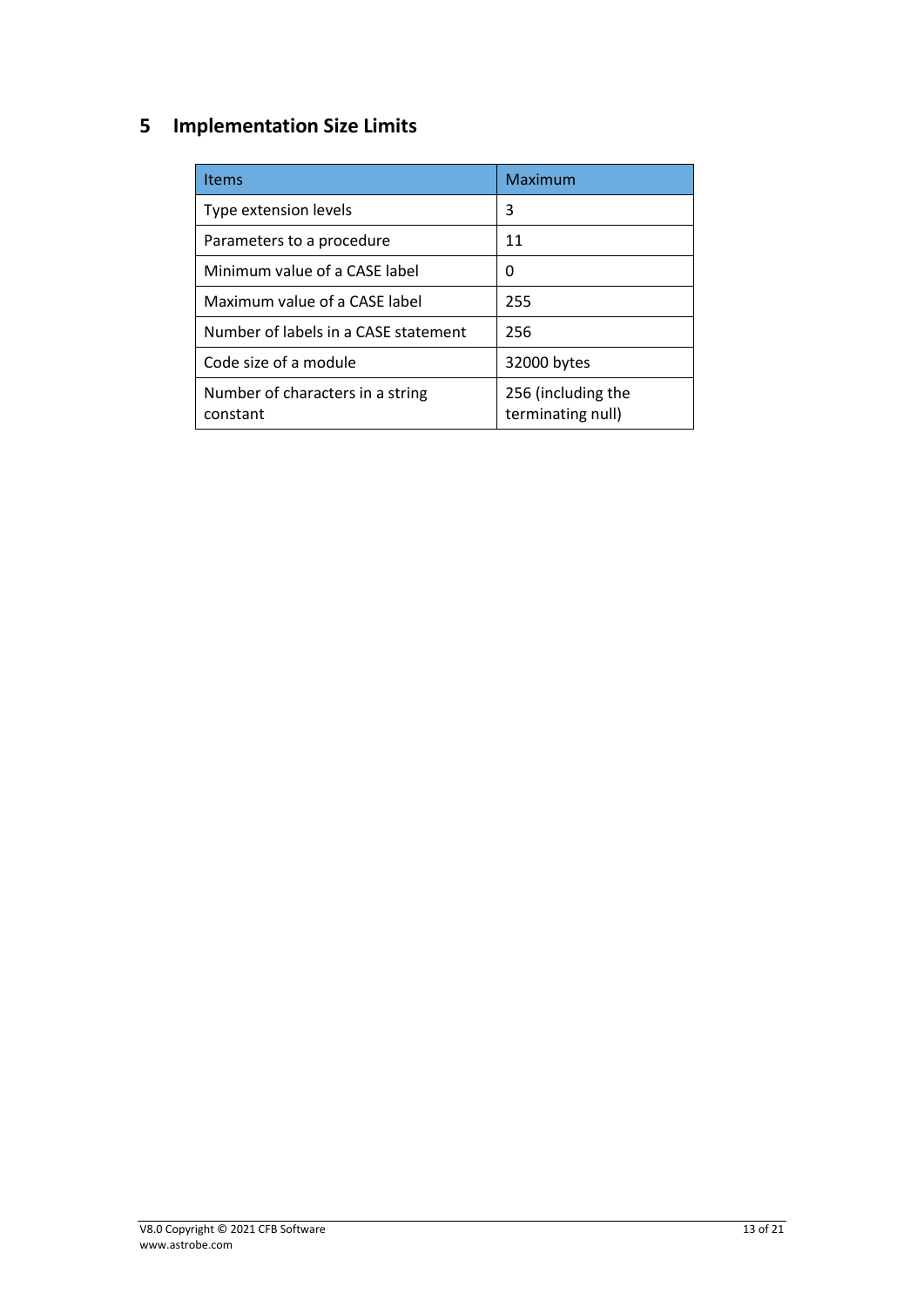# <span id="page-13-0"></span>**6 CASE Statements**

#### <span id="page-13-1"></span>**6.1 Numeric CASE Statements**

In the RISC5 Oberon compiler, the numeric CASE statement has been implemented in a way that provides maximum speed and predictability of code-generation at the expense of memory consumption.

For best results, restrict the use of numeric CASE statements to situations where:

- The case labels are naturally bytes, integers or characters
- The case labels are relatively contiguous
- There are a large number of cases (i.e. more than half-a-dozen)
- All cases have similar probabilities of occurrence

Otherwise consider using an IF-ELSIF...ELSIF-ELSE series of statements instead.

In some cases a hybrid combination of CASE and IF statements can result in a good compromise between readability, efficiency and memory usage.

Consider the following example which could be used to map a set of strings to a corresponding integer code:

```
PROCEDURE FindKeyword*(id: ARRAY OF CHAR; VAR sym: INTEGER);
  BEGIN
    sym := ident;
    IF id = "ARRAY" THEN sym := array
    ELSIF id = "BEGIN" THEN sym := begin<br>ELSIF id =    "BY" THEN sym := by
                     "BY" THEN sym := byELSIF id = "CASE" THEN sym := case
    ELSIF id = "CONST" THEN sym := const<br>ELSIF id = "DIV" THEN sym := div
                   "DIV" THEN sym := div
 ...
 ...
```
You can write this more efficiently with a hybrid combination of CASE and IF-THEN as follows:

```
PROCEDURE FindKeyword*(id: ARRAY OF CHAR; VAR sym: INTEGER);
BEGIN
  sym := ident;
  CASE id[0] OF
  "A": 
   IF id = "ARRAY" THEN sym := array
   END |
  "B":
    IF id = "BEGIN" THEN sym := begin
    ELSIF id = "BY" THEN sym := by
    END |
  "C":
    IF id = "CASE" THEN sym := case
    ELSIF id = "CONST" THEN sym := const
    END |
  "D":
    IF id = "DIV" THEN sym := div
    ELSIF id = "DO" THEN sym := do
   END |
   ...
   ...
```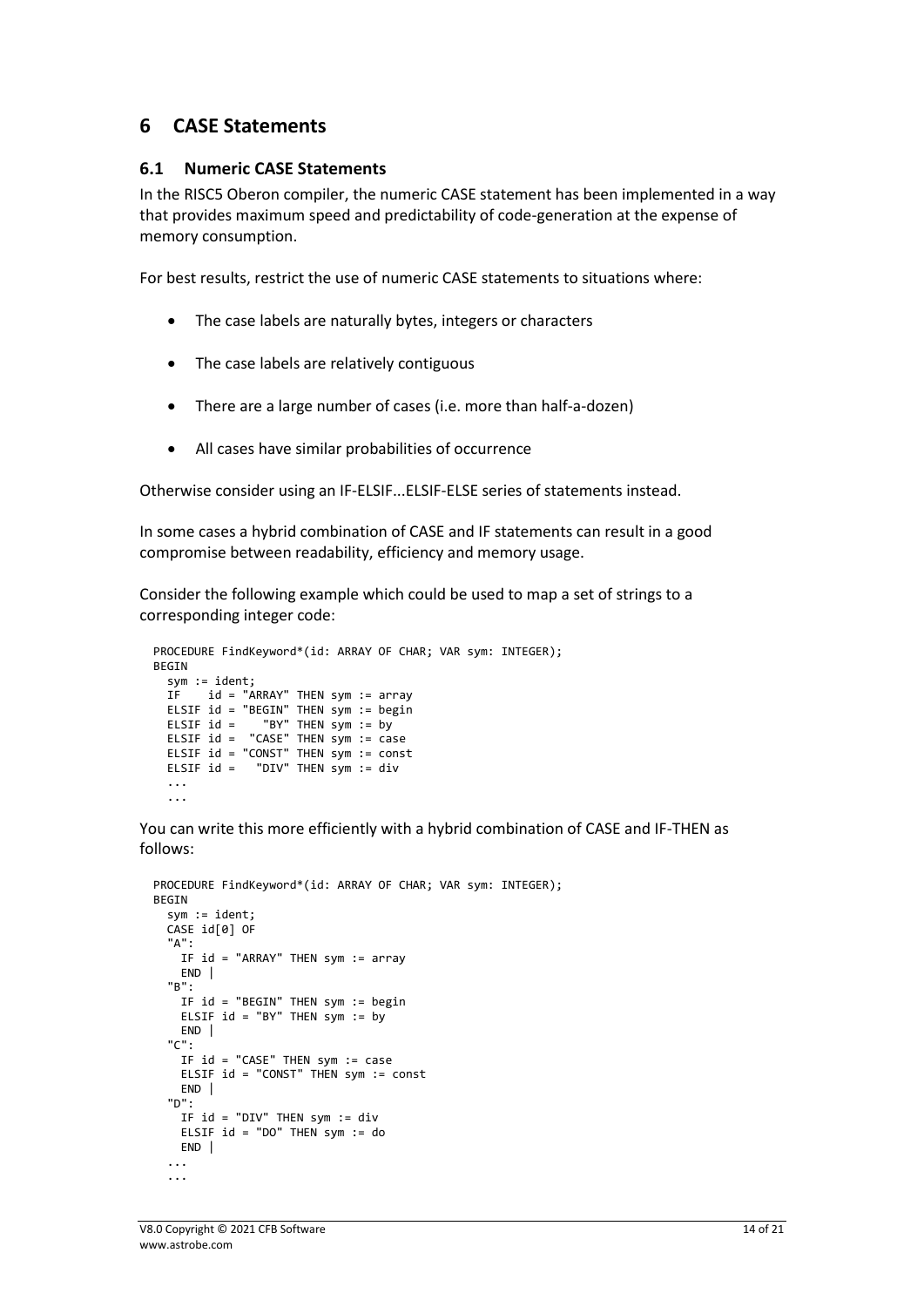Timing tests using an example with ~30 cases, assuming each word occurs with the same frequency, indicates that the CASE solution is 4 times faster than the IF-THEN ladder solution. However, the CASE approach generates 5% more code.

If you do use the IF-THEN ladder you should check for matches that you expect to occur most frequently in the first comparisons and those that you expect to occur least frequently in the last comparisons for best efficiency.

#### <span id="page-14-0"></span>**6.2 Numeric CASE Error Reporting**

The following CASE statement errors are trapped and reported:

- Duplicate CASE labels are reported as compile-time errors.
- A reference to a missing label results in a runtime error and program termination.
- The type of the selector must be BYTE, INTEGER or CHAR
- The type of each label must be type-compatible with the selector.

You should design your programs so that any conditions not satisfied by the CASE statement are handled separately, as illustrated in the following example:

```
PROCEDURE ToUpperCase(VAR ch: CHAR);
BEGIN
  IF (ch \geq "a") & (ch \leq "z") THEN
    ch := CHR(ORD(ch) - ORD("a") + ORD("A")FND
END ToUpperCase;
PROCEDURE SoundexCode(ch: CHAR): INTEGER;
VAR 
  value: INTEGER;
BEGIN
  ToUpperCase(ch);
  IF (ch < "A") OR (ch > "Z") THEN
    value := 0
  ELSE
    CASE ch OF
      "A", "E", "I", "O", "U", "H", "W", "Y":
        value := 0 |<br>". "F". "P". "V":
      "B", "F", "P"<sub>.</sub>
        value := 1"C", "G", "J", "K", "Q", "S", "X", "Z":
      "C", "G", "J",<br>value := 2 |
      "D", "T":
         value := 3 |
      "L":
        value := 4 |
      "M", "N":
        value := 5 |
      "R":
         value := 6 
    END
  END;
  RETURN value
END SoundexCode;
```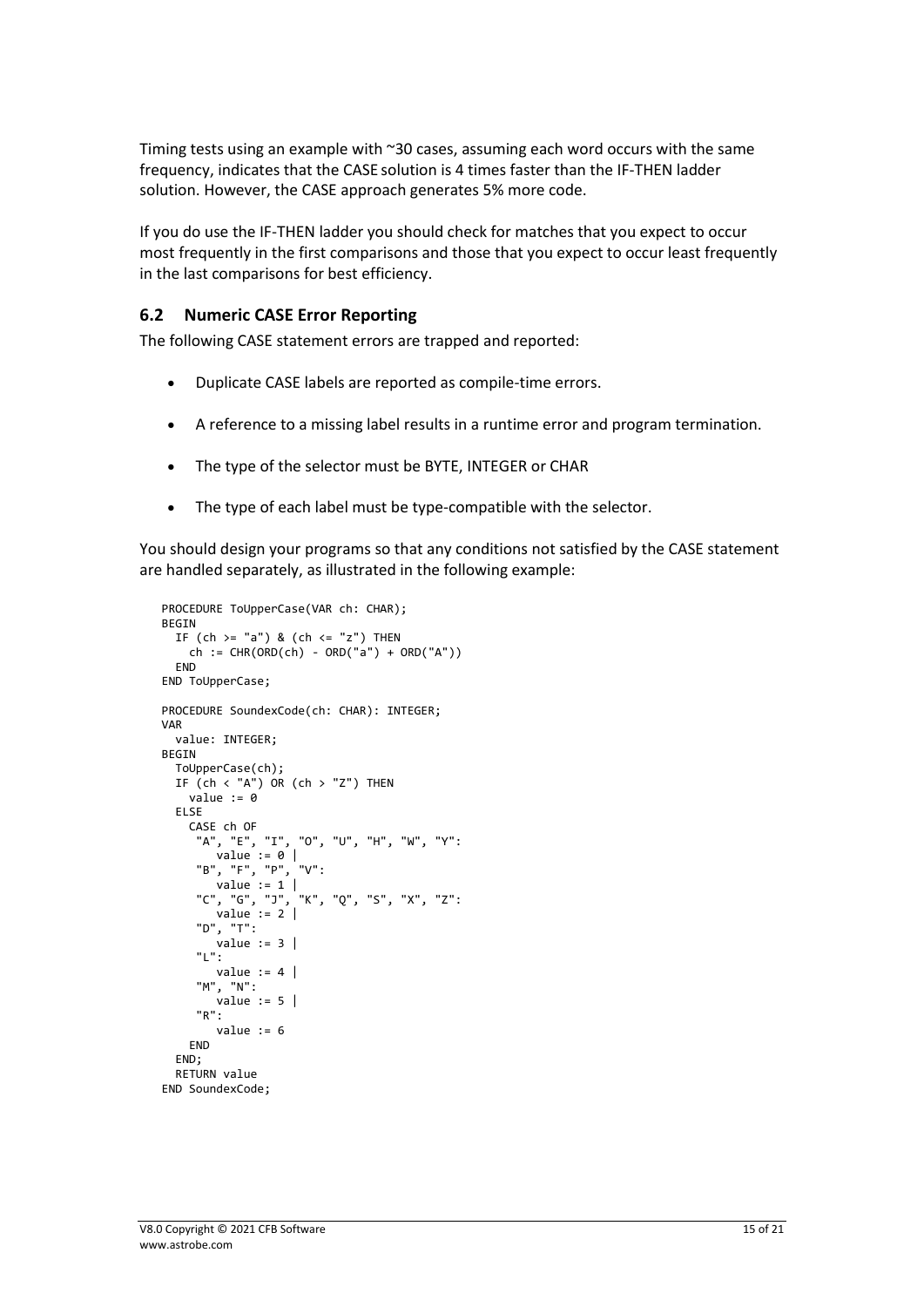#### <span id="page-15-0"></span>**6.3 Type Extension CASE Statements**

Note that the syntax definition for the type test form of the CASE statement is:

```
CaseStatement = CASE qualident OF case {"|" case} END.
case = [qualident ":" StatementSequence]
```
This differs from the numeric form of the CASE statement:

```
CaseStatement = CASE expression OF case {"|" case} END.
case = [CaseLabelList ":" StatementSequence].
CaseLabelList = LabelRange {"," LabelRange}.
LabelRange = label [".." label].
label = integer | string | qualident.
WhileStatement = WHILE expression DO
```
and the IS form of type test:

```
expression = SimpleExpression [relation SimpleExpression].
relation = "=" | "#" | "<" | "<=" | ">" | ">=" | IN | IS.
```
both of which allow the type of an *expression* rather than a *qualified identifier* to be tested. Consequently, valid examples of type tests, using the type definitions in ExtensionsCase example supplied with Astrobe, are:

```
Shape: Shape;
shapes: ARRAY 4 OF Shape;
shape := shapes[1];
CASE shape OF 
 Rectangle: shape.width := w;
                …
IF shape[1] IS Rectangle THEN 
   shape[1](Rectangle).width := w;
```
and an invalid example of a type test is:

```
CASE shape[1] OF 
  Rectangle: shape[1].width := w;
                 …
                 …
```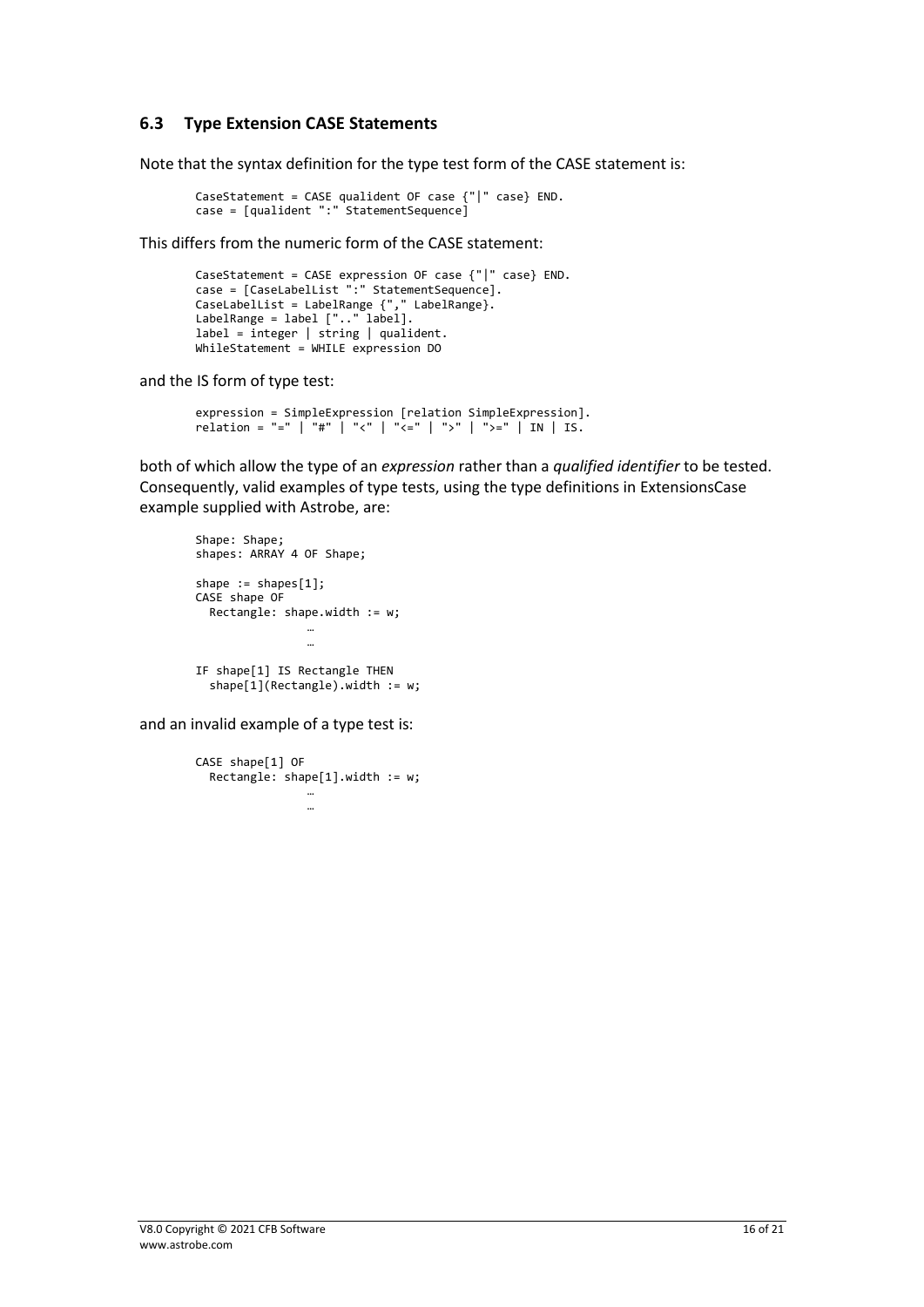# <span id="page-16-0"></span>**7 Programming Conventions and Guidelines**

This chapter describes the programming guidelines and source code formatting conventions which have been used in software developed using Astrobe.

Some programming guidelines are more important than others. In the first section, the more important ones are described. The remaining sections contain more cosmetic rules which describe the look-and-feel of Oberon programs published by CFB Software. If you like them, feel free to use them for your programs as well. It may make your programs easier to understand for someone who is used to the design, documentation, and coding patterns used in applications developed using Astrobe.

# <span id="page-16-1"></span>**7.1 Essentials**

The most important programming conventions all centre around the aspect of evolvability. It should be made as easy as possible to change existing programs in a reliable way, even if the program has been written a long time ago or by someone else. Evolvability can often be improved by increasing the locality of program pieces: if a piece of program may only have an effect on a clearly locatable stretch of program text, it is easier to know where a program modification may necessitate further changes. Basically, it's all a matter of keeping "ripple effects" under control.

# <span id="page-16-2"></span>**7.1.1 Precondition Checks**

Preconditions are one of the most useful tools to detect unaccounted ripple effects. Precondition checks allow to pinpoint semantic errors as early as possible, i.e. as closely to their true source as possible. After larger design changes, properly used assertions can help to dramatically reduce debugging time.

Whenever possible, use static means to express what you know about a program's design. In particular, use the type and module systems of Oberon for this purpose; so the compiler can help you to find inconsistencies, and thus can become an effective refactoring tool.

Precondition assertions should be used consistently. Don't allow client code to "enter" your module if it doesn't fulfil the preconditions of your module's procedures. In this way, you avoid propagation of foreign errors into your own code.

```
PROCEDURE Ten*(e: INTEGER): REAL;
BEGIN 
  ASSERT((e \ge 0) & (e \le 38), 21)
...
```
Assertion codes should be in the range 100 to 255 to avoid being confused with those used in the Astrobe runtime system and libraries.

# <span id="page-16-3"></span>**7.1.2 Global Variables**

There should be as few global variables as possible. Global variables can be accessed from many places in a program, at different times. This makes it difficult to keep track of all possible interactions ("side effects") with such variables. This in turn increases the likelihood of introducing errors when changing the use of them.

# <span id="page-16-4"></span>**7.1.3 Function Procedures**

Procedures which return a result should not modify global variables or VAR parameters as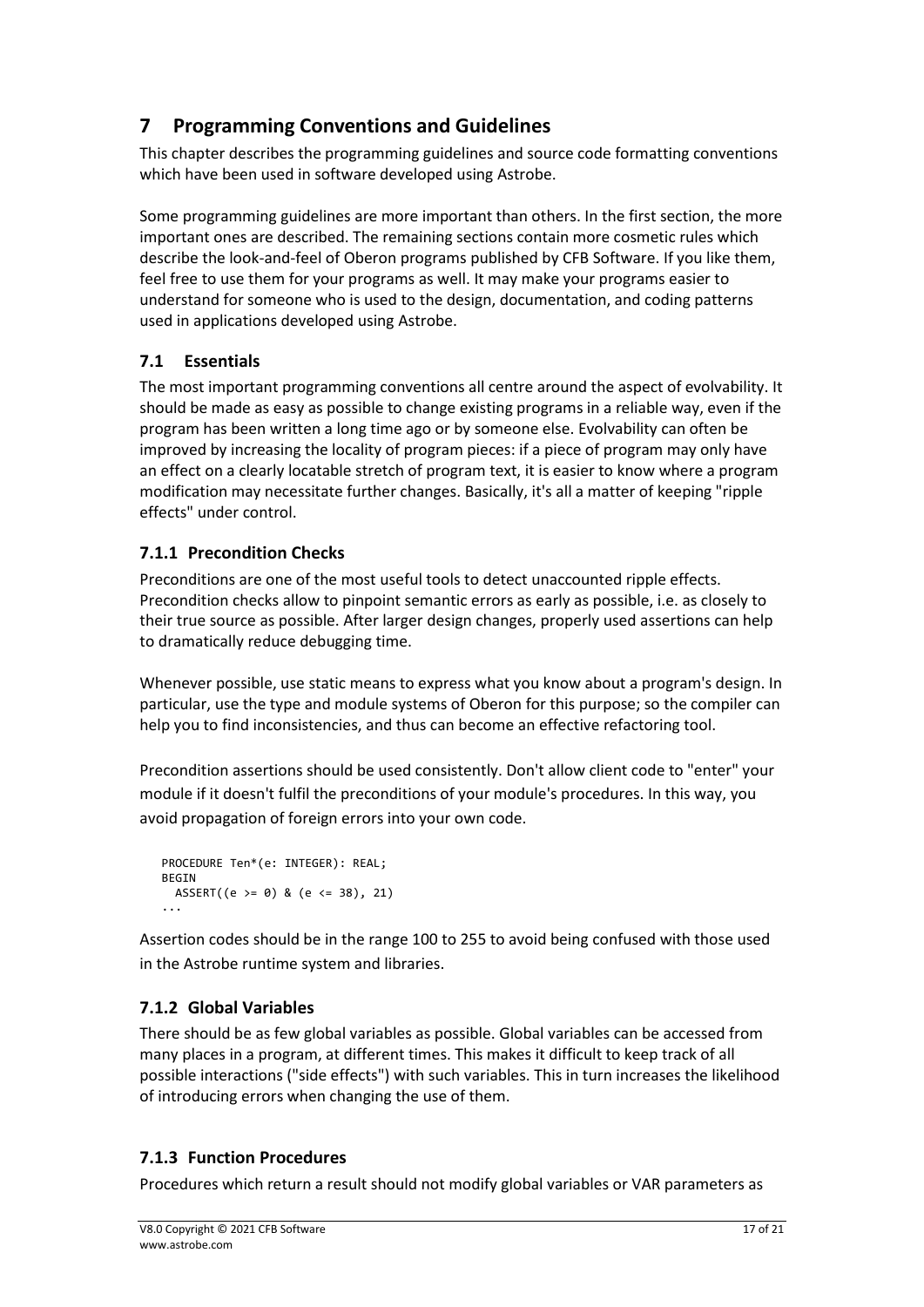side effects. It is easier to deal with function procedures if they are true functions in the mathematical sense, i.e., if they don't have side effects. Returning function results is ok.

Procedures should be kept as small as is practicable. It is preferable if the whole function is visible on the screen without having to scroll.

#### <span id="page-17-0"></span>**7.2 Indentation**

A new indentation level is realised by pressing the tab key. The number of spaces inserted depends on the editor option *Indent width*.

A monotype font (e.g. Times New Roman, Consolas) should be used to assist consistent indentation.

Do not use more than three levels of nesting (IF, WHILE etc.). Aim to limit the scope of each block statement so that it is completely visible on one screen.

Combine nested IFs into single boolean expressions where appropriate:

```
IF (p # NIL) THEN
  IF (p.val \# \theta) THEN
```
should be written as:

IF  $(p \# \text{ NIL})$  &  $(p \text{.val} \# \theta)$  THEN

Oberon uses short-circuit evaluation of such expressions, i.e. if the first expression is FALSE, the second expression is not evaluated.

#### <span id="page-17-1"></span>**7.3 Semicolons**

Semicolons are used to separate statements, not to terminate statements. This means that there should be no superfluous semicolons.

Good

```
IF done THEN
  Print(result)
FND
```
Bad

```
IF done THEN
  Print(result);
END
```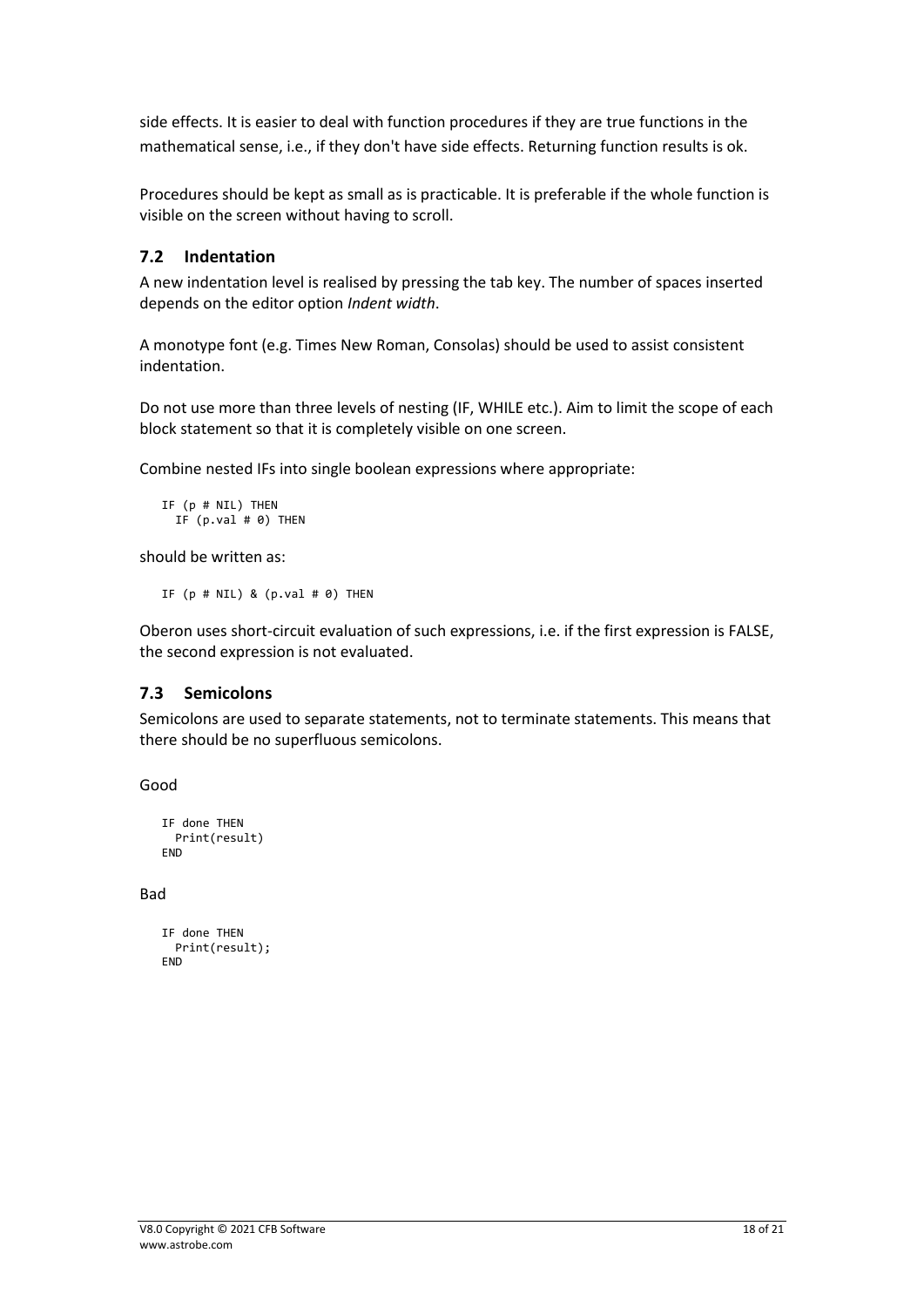# <span id="page-18-0"></span>**7.4 Dereferencing**

The optional dereferencing operator  $\wedge$  should be left out wherever possible.

```
Good
```

```
h.next := p.prev.next
```
Bad

```
h^.next := p^.prev^.next
```
#### <span id="page-18-1"></span>**7.5 Letter case**

In general, each identifier starts with a small letter, except:

- A module name always starts with a capital letter
- A type name always starts with a capital letter
- A procedure always starts with a capital letter, this is true for procedure constants, types, variables, parameters, and record fields.

```
Good
```

```
null = 0X;DrawDot = PROCEDURE (x, y: INTEGER);
PROCEDURE Proc (i, j: INTEGER; Draw: DrawDot);
```
#### Bad

```
NULL = 0X;PROCEDURE isEmpty (q: Queue): BOOLEAN;
R = RECORD
   draw: DrawDot
END;
```
Don't capitalise identifiers with more than one character. They should be reserved for the language. An exception is when you use peripheral register names in your programs that are consistent with those used in the MCU manufacturers' documentation e.g. *MCU.PINSEL1*

#### <span id="page-18-2"></span>**7.6 Names**

- A proper procedure has a verb as name, e.g. *DrawDot*
- A function procedure has a noun or a predicate as name, e.g. *Exponent(r)*, *IsEmpty(q)*
- Procedure names which start with the prefix *Init* are snappy, i.e., they have an effect only when called for the first time. If called a second time, a snappy procedure either does nothing, or it halts. In contrast, a procedure which sets some state and may be called several times starts with the prefix *Set*.
- *CamelCaps* should be used to identify each word in an identifier, e.g. *startAddress* not *startaddress*
- Names should not be unnecessarily long nor unnecessarily abbreviated, e.g. *maxStep* not *maximumForLoopStep*, *nextPage* not *nxtpg* etc*.*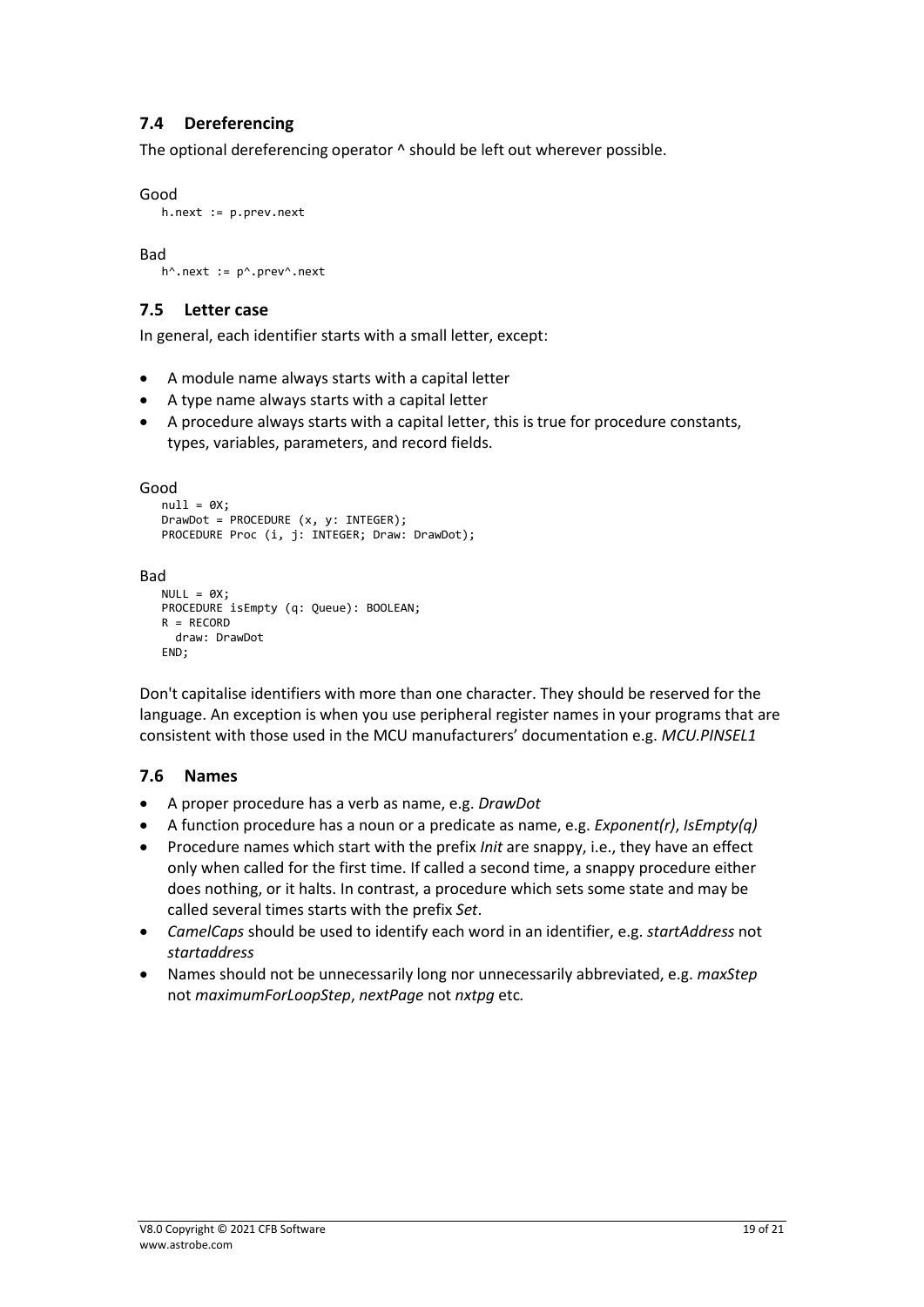#### <span id="page-19-0"></span>**7.7 White space**

A single space should be inserted between lists of symbols, between actual parameters, and between operators:

Good

```
VAR a, b, c: INTEGER;
DrawRect(l, t, r, b);
a := i * 8 + j - m[i, j];
```
Bad

```
VAR a,b,c: INTEGER;
DrawRect(l,t,r,b);
a:=b;a := i*8 + j - m[i, j];
```
#### <span id="page-19-1"></span>**7.8 Alignment**

- Opening and closing keywords are either aligned or on the same line
- IMPORT, CONST, TYPE, VAR, PROCEDURE sections are one level further indented than the outer level.
- PROCEDURE X and END X are always aligned
- If the whole construct does not fit on one line, there is never a statement or a type declaration after a keyword
- The contents of IF, WHILE, REPEAT, FOR, CASE constructs are one level further indented if they do not fit on one line.

```
Good
```

```
IF expr THEN S0 ELSE S1 END;
   REPEAT S0 UNTIL expr;
   WHILE expr DO S0 END;
   IF expr THEN
    SQ
   ELSE
     S1
   END;
   REPEAT
    SQ
   UNTIL expr;
   i := 0; WHILE i # 15 DO DrawDot(a, i); INC(i) END;TYPE Square = POINTER TO RECORD(Rectangle) END;
   IMPORT Lists, Out, 
      Reals, Main;
    VAR
     proc: Lists.Proc;
Bad
   IF expr THEN S0
   ELSE S1 END;
   PROCEDURE P;
   BEGIN ... END P;
   BEGIN i := 0; j := a + 2;
      ...
   REPEAT i := 0;j := a + 2;
```